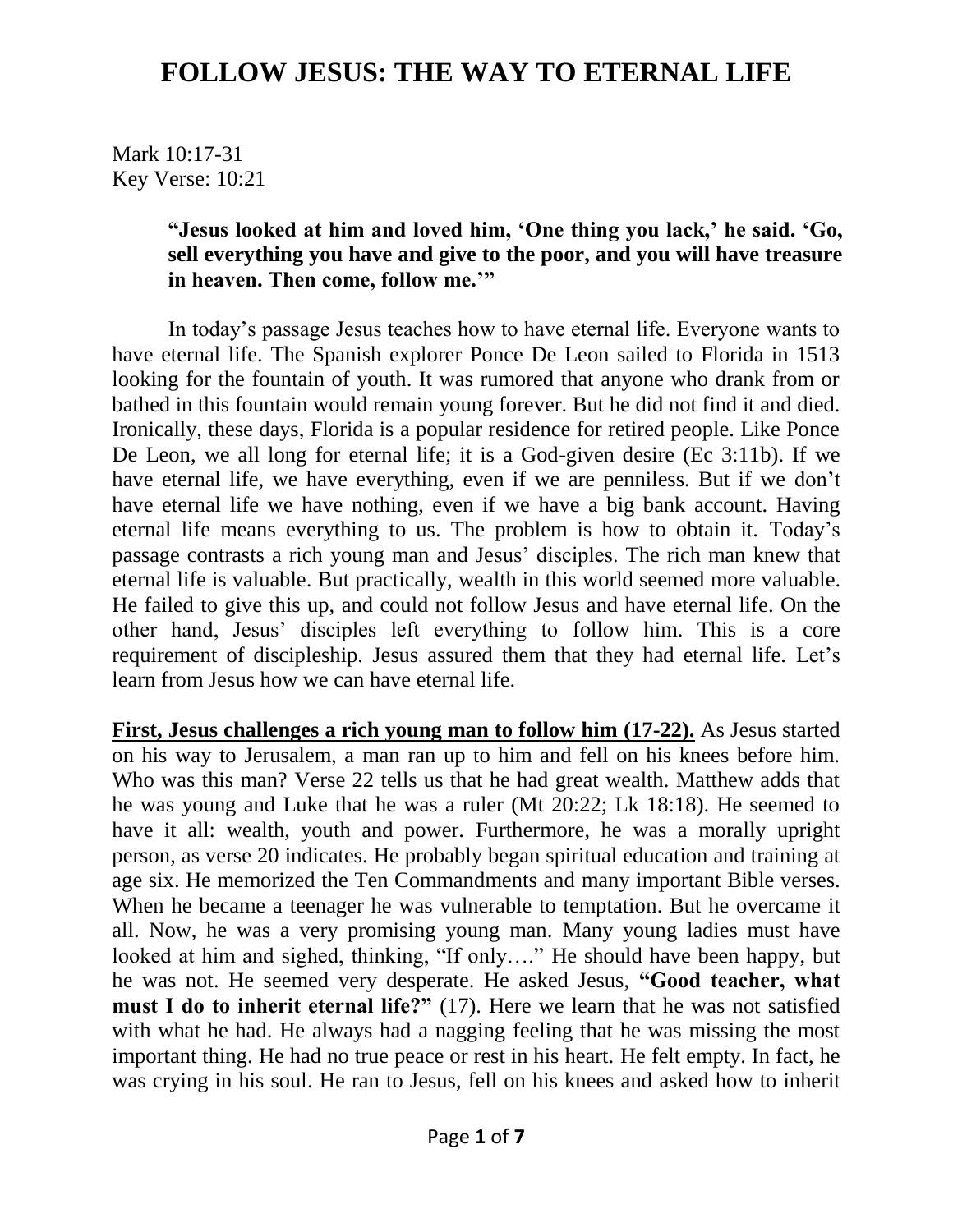eternal life. Jesus heard his cry and taught him the way to eternal life. We can find two main points of Jesus' teaching.

**In the first place, Jesus corrected his concept of good and helped him to be conscious of sin.** When Jesus heard the words, "Good teacher," and "what must I do" he immediately knew what the man's problem was. Jesus said, **"Why do you call me good? No one is good—except God alone"** (18). This man's concept of good could be measured in terms of human morality. If someone lived up to a certain standard they were good. Those who failed to do so were bad. This man respected Jesus on the basis of his moral standing as a good teacher. He also respected himself as one who had kept the moral standard. But Jesus pointed out that true goodness can be found only in God. The standard of goodness is not man, but God. When measured by God's standard, everyone falls short; everyone is a sinner (Ro 3:23). The Bible says, **"There is no one righteous, not even one"** (Ro 3:10). For example, before meeting Jesus, Peter thought he was a pretty good guy: faithful, hardworking, morally upright. But when he saw God in Jesus, he became aware of his sin, fell at Jesus' knees, and cried out, **"Go away from me, Lord; I am a sinful man!"** (Lk 5:8). Simply speaking, God alone is good; all human beings are sinners.

After correcting his concept of good, Jesus said, **"You know the commandments: You shall not murder, you shall not commit adultery, you shall not steal, you shall not give false testimony, you shall not defraud, honor your father and mother"** (19). The man could have said, "Well, Jesus, I tried, but it is very hard." But to our surprise, he declared, **"Teacher, all these I have kept since I was a boy"** (20). Wow! He had struggled a lot to keep all these commandments since he was a boy. Maybe he had some scars on his forehead, like some orthodox Jews: they close their eyes to avoid looking at approaching women, and bump their heads on low-lying branches.

Most likely he had kept the commandments externally. But keeping the spirit of the commandments is a different matter. In Mark 12:30-31, Jesus summarized the Ten Commandments in two statements: **"Love the Lord your God with all your heart and with all your soul and with all your mind and**  with all your strength," and, "Love your neighbor as yourself" (Dt 6:5; Lev 19:18). There are two kinds of sins: sins of commission—doing what is forbidden by the law—and sins of omission—not doing positively what the law requires. Heartfelt obedience to God's word is not just a matter of attending Sunday worship service regularly. It is not just living morally upright, carefully avoiding major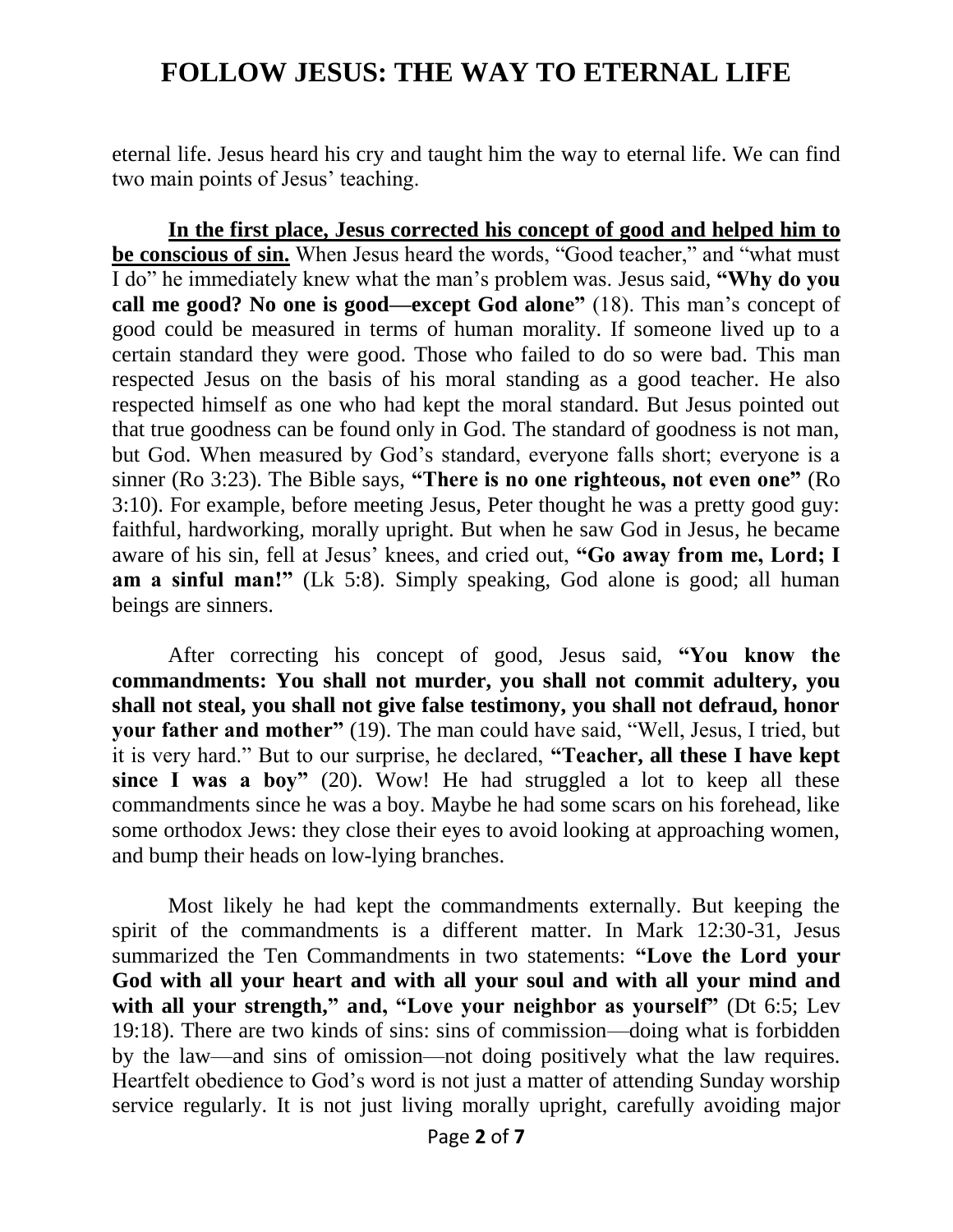mistakes. Heartfelt obedience to God is to love God positively with all our being and to love our neighbor as ourselves. It is not easy for anyone to love his neighbor as himself. In order to do that, we need to deny ourselves and be willing to sacrifice. In the young man's case, there must have been many sins of omission. As a rich man, he could have put his hope in God and been generous to the needy like Job was. Furthermore, it is impossible for anyone to keep the law internally. Jesus said that even looking at someone with lustful desire is tantamount to adultery, and being angry with someone is akin to murder (Mt 5:22,28). Paul kept all the law externally, but he was totally helpless to stop coveting in his heart. So he cried out, "What a wretched man I am! Who will rescue me from this body of death?" (Ro 7:24) Jesus quoted the Ten Commandments to help the man see himself through God's standard so he might be conscious of sin. In order to receive eternal life, anyone must first be conscious of sin.

**In the second place, Jesus challenged him to put first priority in following Jesus.** Usually when we hear a self-righteous person boasting about how much they have done for the Lord, we feel disgusted. Or we look at them with contempt because they are so spiritually ignorant. But how did Jesus see this man? **"Jesus looked at him and loved him"** (21a). Jesus recognized the man's earnestness and said, **"One thing you lack. Go, sell everything you have and give to the poor, and you will have treasure in heaven. Then come, follow me"** (21b). Jesus' response was not intended to shame the man, exposing his shallow understanding of the commandments; it was an expression of genuine love. Jesus saw this young man's problem as valuing his wealth more than God. Jesus wanted to help him change his value system and put his hope in God. We should realize that Jesus' command is not a blanket statement that applies to everyone. Jesus' words can be properly applied to those who have the same spiritual problem as the rich man. But the spiritual truth of Jesus' words applies to all of us. Our hearts must be focused on God. Every possession comes from God; we are just stewards of what God has given. Apostle Paul described how to use wealth properly. He said, **"Command those who are rich in this present world not to be arrogant nor to put their hope in wealth, which is so uncertain, but to put their hope in God, who richly provides us with everything for our enjoyment. Command them to do good, to be rich in good deeds, and to be generous and willing to share. In this way they will lay up treasure for themselves as a firm foundation for the coming age, so that they may take hold of the life that is truly life"** (1 Ti 6:17-19). Jesus wanted to set the man free from slavery to wealth, so that he might enjoy God and have eternal life.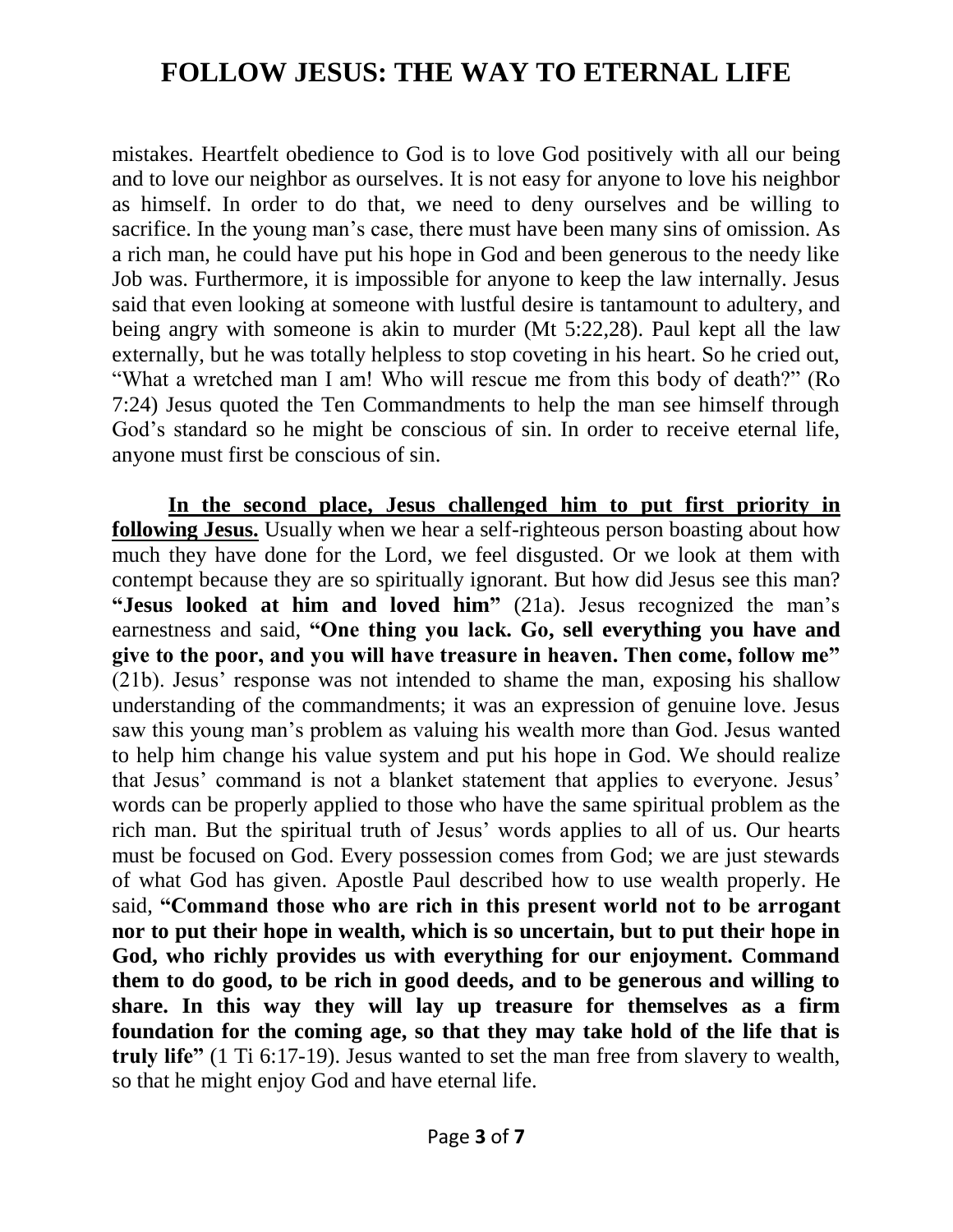Jesus promised that when he shared his wealth with those in need, he would have treasure in heaven. Our treasure is what we value most. There are two kinds of treasures: earthly treasures—which are vulnerable to ruin and theft, and heavenly treasures—which are everlasting. So Jesus encourages us, **"Do not store up for yourselves treasures on earth…But store up for yourselves treasures in heaven...**" (Mt 6:19-20). We should consider carefully how we invest. If we spend all our time and energy piling up earthly treasures we will end up like the rich fool in Luke's gospel (Lk 12:20), and there is no second chance.

What is the treasure in heaven? It is Jesus himself. So Jesus said, **"Follow me."** In what sense is Jesus a treasure? Colossians 2:3 says, that in Jesus **"are hidden all the treasures of wisdom and knowledge."** In Jesus there is forgiveness of sins and transforming power. In Jesus there is resurrection and eternal life. In Jesus there is true freedom and joy. In Jesus there is living hope and eternal glory. In Jesus there is everything. If we have Jesus, even if we lose everything in the world, we will gain everything. But if we do not have Jesus, even if we have everything else in the world, we lose everything. When the Apostle Paul met the Risen Jesus, he found his real treasure. He considered everything a loss compared to the surpassing worth of knowing Christ Jesus (Php 3:8). Moses willingly gave up all the treasures of Egypt in order to gain Christ (Heb 11:25-26). When Mother Barry came to know Jesus, she was willing to give her youth and marriage and whole life to serve him. When someone asked her if it was worth it, she said "I never feel that I lost anything. I gained everything in Jesus." Dawn Smith Jordan was planning to enter a beauty pageant in 1986. Then, to her utter shock, her younger sister was kidnapped and murdered just two days before high school graduation. Dawn was overcome with grief. The thought of a beauty crown meant nothing to her. But as she sought God in prayer, she heard Philippians 4:13, **"I can do everything through him who gives me strength."** She found strength in Jesus, competed and became Miss South Carolina. She dedicated her crown to Jesus and gave glory to God by testifying in a Billy Graham crusade. Later, she forgave the murderer. She has continued to share her testimony for over two decades. Jesus is everything to her. In Matthew 13:44 Jesus told the parable of the treasure hidden in the field. When a man found this treasure, he went and sold all he had joyfully and bought that field. Innumerable people have found Jesus and been willing to sell everything to follow him. This is the way of eternal life.

What was the rich young man's response? Verse 22 says, **"At this the man's face fell. He went away sad, because he had great wealth."** His problem was that he wanted to gain eternal life and keep his earthly treasure at the same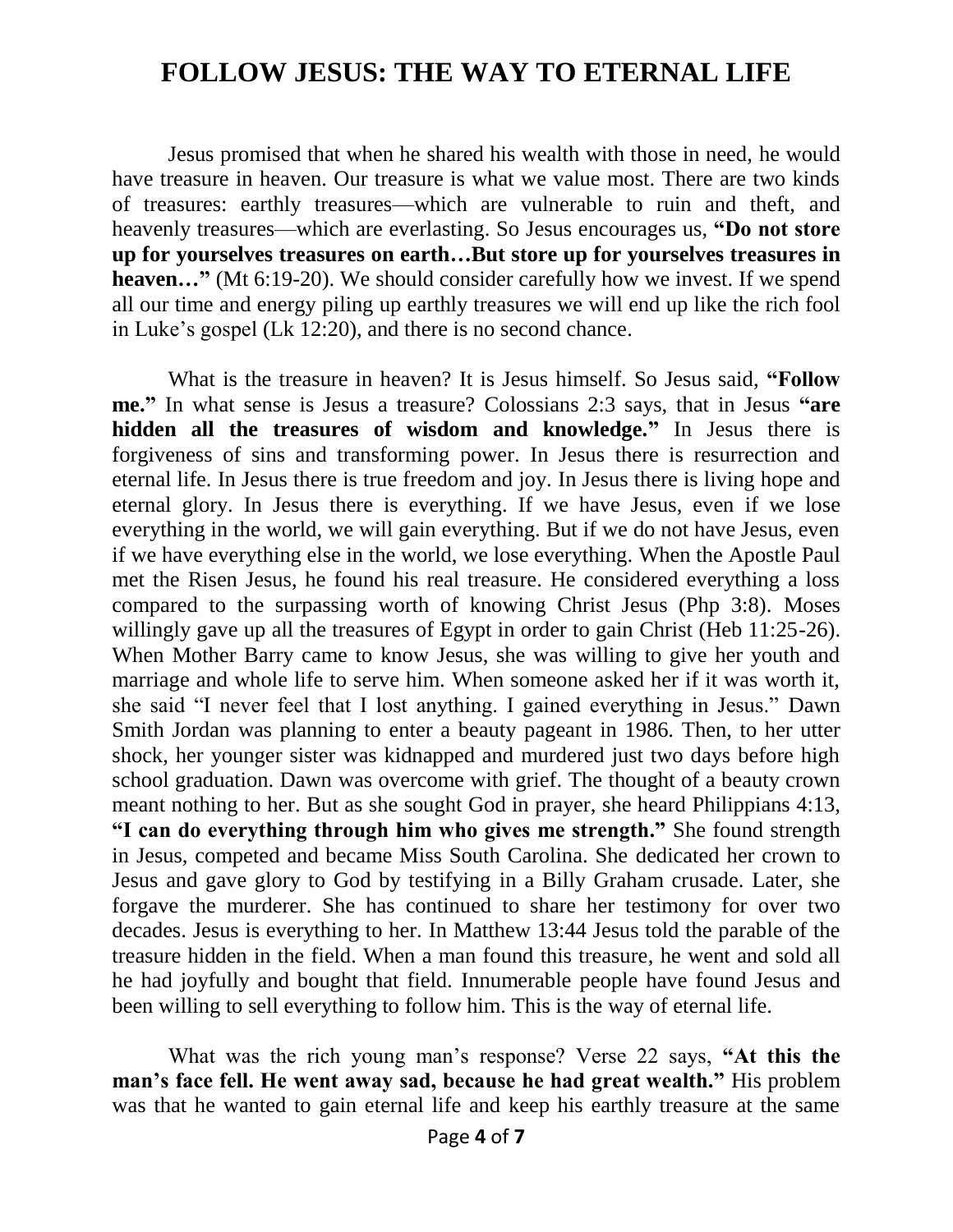time. He had lived an exemplary moral life and would have received a 99% on his heavenly entrance exam. But one thing, one percent, he lacked. Because of this one thing he lacked, he lost everything. His root problem was greed. Many of us know how to catch a monkey. We need to put a banana in a jar with an opening just big enough to allow the monkey's hand to reach in. When the monkey grabs the banana, he cannot get it out of the jar. If he just lets go of the banana, he can run free. But the monkey cannot let it go and is captured by the hunter. We should not be like this monkey. We should not hold anything so tightly that it hinders us from following Jesus. Corrie Ten-Boom said, "I have learned to hold precious things loosely." We should be like Job who said, **"Naked I came from my mother's womb, and naked I will depart. The Lord gave and the Lord has taken away; may the name of the LORD be praised"** (Job 1:21).

**Second, Jesus blesses his disciples who followed him (23-31).** As the man was walking away, Jesus looked around at his disciples and said, **"How hard it is for the rich to enter the kingdom of God!"** (23) The dominant Jewish view was that riches were an indication of divine favor, a reward for piety (Ps 128:1-2). Jesus' teaching was revolutionary at that time. So the disciples were amazed. But Jesus said again, **"Children, how hard it is to enter the kingdom of God! It is easier for a camel to go through the eye of a needle than for someone who is rich to enter the kingdom of God"** (24-25). By means of a humorous hyperbole Jesus illustrated that it was humanly impossible for the rich to be saved. Generally, people think that if they have more money they will serve God more effectively. So they pray to be rich, like Tevye in "Fiddler on the Roof." But once the money comes into their hands, their mindset changes. They begin to put their hope in money rather than God. So rich people really need faith, like Abraham, Job and David. They should know that all things come from God, and they are just stewards. They need to learn how to spend money wisely. They need to rule over money, instead of being ruled by money. But this is not easy. This is why most lottery winner's lives are ruined after winning a lot of money. Jesus did not teach that wealth is evil. Jesus did not teach that poverty is better than riches. He did not teach that only the poor can be saved. He did teach that discipleship is costly and that wealth is often a hindrance to repentance and accepting the gospel.

Maybe the disciples had hoped to be rich. But when they heard Jesus' words, they were even more amazed, and said to each other, **"Who then can be saved?"** (26) Maybe they began to think that if they continued to follow Jesus, they would be poor for the rest of their lives. They wondered if even after living in poverty they could be saved. Jesus saw their gloomy faces and said, **"With man this is**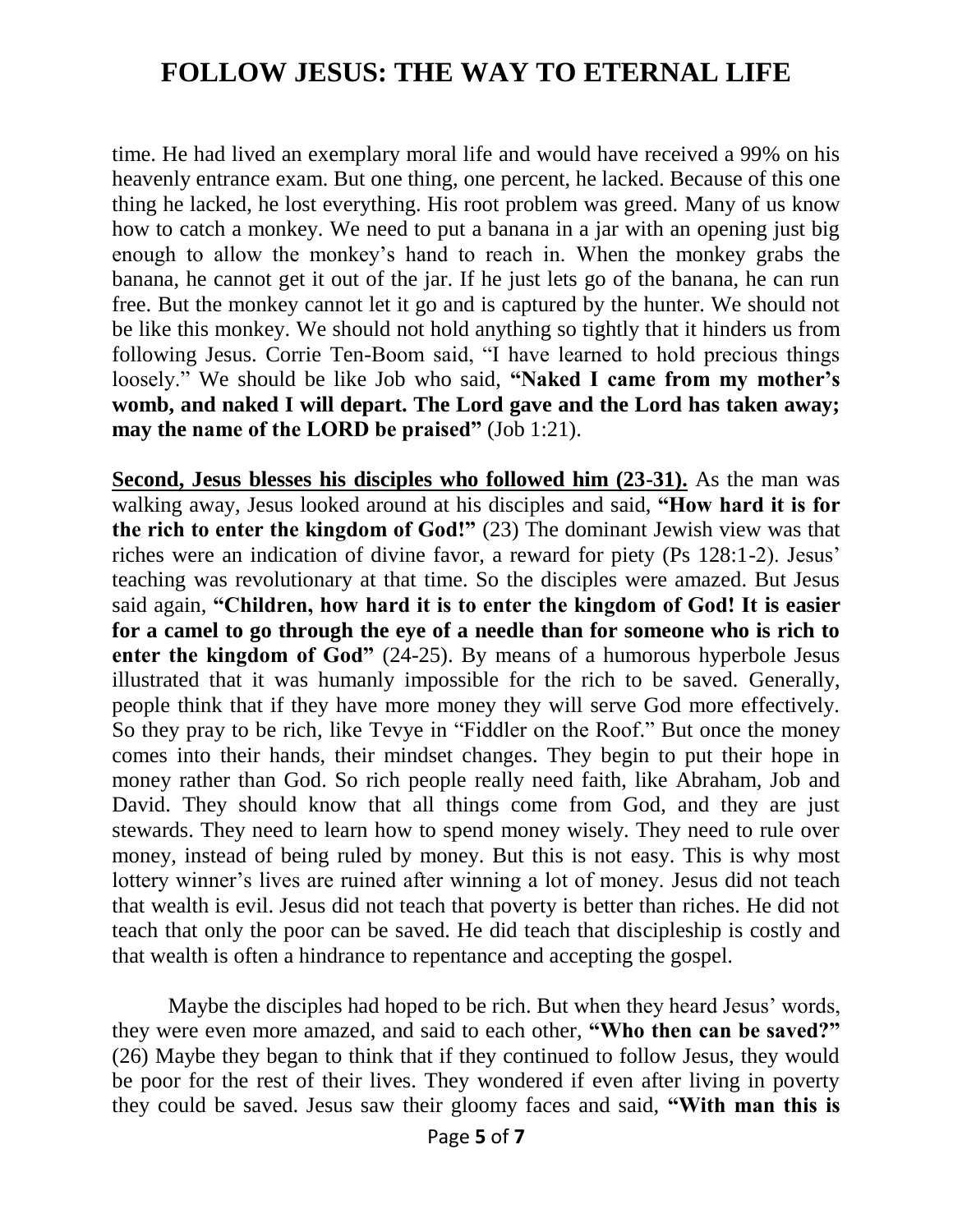**impossible, but not with God; all things are possible with God"** (27). Salvation does not come through man's achievements or efforts. Salvation depends on God's sovereign will and it is totally by God's grace; it is the gift of God (Ro 6:23b; Eph 2:8). Hearing Jesus' words, Peter was very encouraged and blurted out, **"We have left everything to follow you!"** (28) Peter realized that he was not like the rich young man. By God's grace, he had left everything and followed Jesus. As Matthew indicates, Peter added, **"What then will there be for us?"** (Mt 19:27b). This implies, "We want compensation!" To be sure, Jesus' disciples were very courageous in leaving everything behind to follow Jesus, and they were truth seekers.

Jesus promised them: **"Truly I tell you, no one who has left home or brothers or sisters or mother or father or children or fields for me and the gospel will fail to receive a hundred times as much in this present age: homes, brothers, sisters, mothers, children and fields—along with persecutions—and in the age to come eternal life"** (29-30). Here Jesus summarizes the cost of discipleship and its blessings. Jesus wants his disciples to give first priority to his calling for them, regardless of what they have to leave behind. Jesus said in Matthew 10:37: **"Anyone who loves their father or mother more than me is not worthy of me; anyone who loves their son or daughter more than me is not**  worthy of me." Following Jesus is costly. However, as we follow Jesus, we will surely be blessed a hundred times more in this present age. Primarily this means we become members of Jesus' family. Jesus is our Lord and we have many dear family members purchased by his blood. The fellowship we share in Jesus is richer, deeper and fuller than biological family relationships. Wherever they go, God's children open their homes to each other. At the same time, Jesus said that the blessing would be mixed with persecutions. If there were no persecution we would be happy. But persecution also has a good purpose. God uses it to refine our character and purify our faith so that we may have living hope in the kingdom of God (1 Pe 1:7). Jesus promised blessing in this age, and in the age to come, eternal life.

In this passage, the important thing is that everything is done for Jesus and the gospel. When we sacrifice for the sake of Jesus, we will not lose anything. We live the most blessed life in this world and are guaranteed eternal life in the age to come. This is the most secure investment of our lives that we can make. This amazing and sure blessing comes with a warning**: "But many who are first will be last, and the last first"** (31). We should not be self-righteous; nor should we be